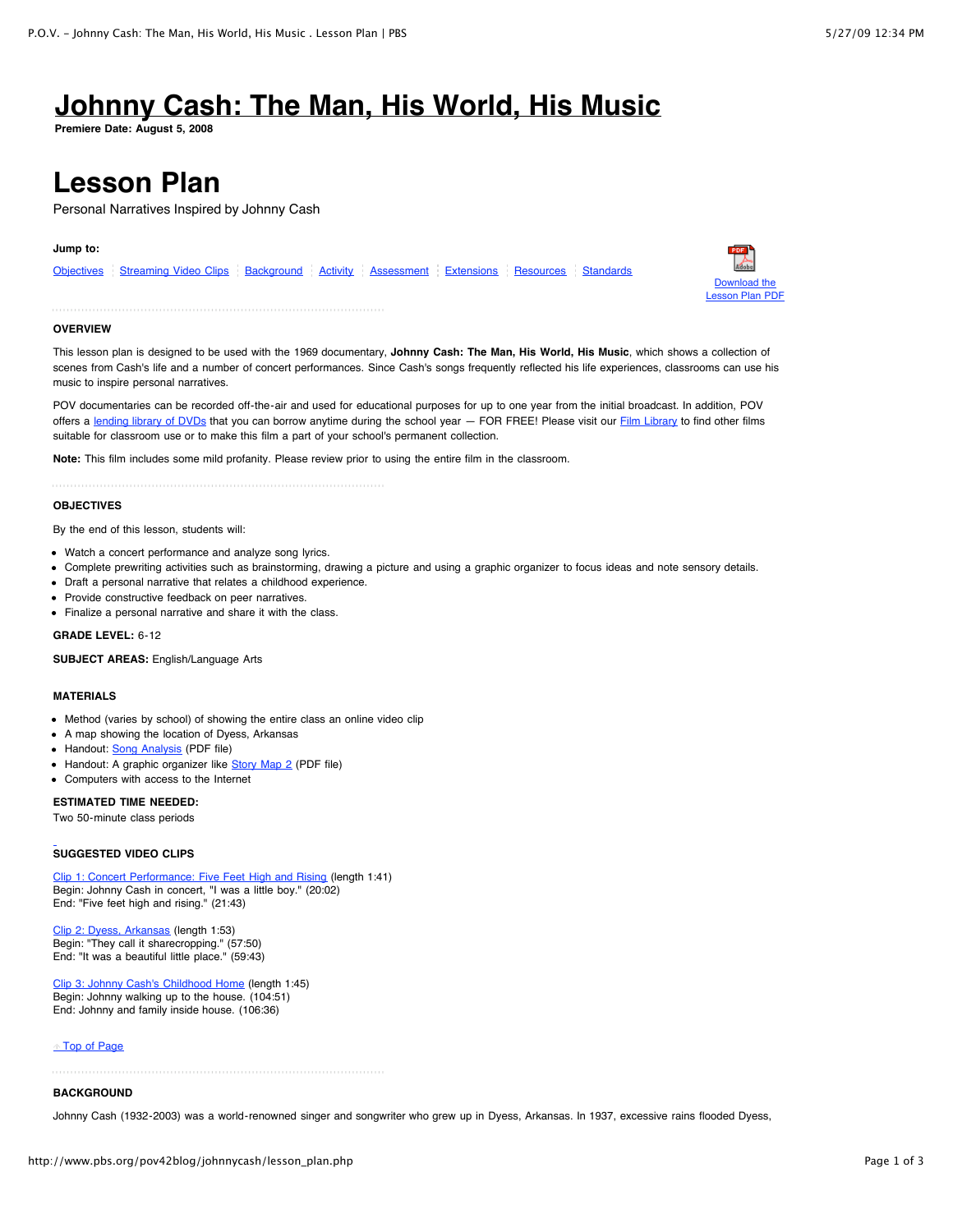including the farm where Cash's family lived. Residents were evacuated from their homes to the community center, which at one point housed as many as 1,500 people. The town lost electricity, telephone service and couldn't operate its water system, so a complete evacuation became necessary. Evacuees were first boarded onto buses which then took them to trains headed for Little Rock. This experience inspired Cash to write the song, "**[Five Feet High and Rising.](http://www.pbs.org/pov42blog/johnnycash/video_classroom1.php)**"

Cash often drew from his observations and life experiences to write music. He said, "If I didn't know about it, I didn't sing about it." His childhood also provided a foundation for his musical style. His mother taught him gospel music, the sound of nearby trains inspired a rhythmic signature for many of his songs and the family radio exposed him to country music pioneers. These sounds all served to stimulate Cash's creative talents and drive his prolific career.

#### ↑ [Top of Page](http://www.pbs.org/pov42blog/johnnycash/lesson_plan.php#top)

# **ACTIVITY**

# **Day One**

- 1. Tell students that music legend Johnny Cash grew up in a small farming community in Arkansas named Dyess. Show the class where the town is on a map and point out its proximity to the Mississippi River.
- 2. Explain that Johnny Cash's music frequently reflected his life experiences. Tell the class that you are going to play them a video clip from a concert where he sings about something that happened to him as a child. Then, pass out the [Song Analysis handout](http://www.pbs.org/pov42blog/pdf/johnnycash/pov_johnnycash_handout.pdf) and play the video clip, "[Concert Performance: Five Feet High and Rising.](http://www.pbs.org/pov42blog/johnnycash/video_classroom1.php)"
- 3. Have students work with a partner to analyze the song and complete their handouts. Feel free to play the video clip multiple times while students are working.
- 4. Tell students that they will now be using techniques like Cash used in his song to develop personal narratives about a childhood memory. Explain what makes a good personal narrative. Consider using the model of a personal narrative in the Resources section to review the elements of this form of writing.
- 5. Ask students to brainstorm three experiences from their childhood that might make good subjects for a personal narrative. Experiences might include a sickness or injury, preparing for a game or performance, achieving a milestone, facing a problem, a memorable vacation, etc. Have them conference with their partners to determine which experience would be the most interesting.
- 6. Each student should then draw a picture of that experience and complete a graphic organizer like "[Story Map 2](http://www.eduplace.com/graphicorganizer/pdf/storymap2_eng.pdf)," using the picture he or she drew to list sensory details and focus ideas.
- 7. Students are now ready to begin writing the first draft of their personal narrative. This draft should be finished by the start of class for Day Two.

#### **Day Two**

- 1. Have student pairs exchange drafts and provide feedback on how well the introduction gets the reader's attention and states the point of the narrative, the effectiveness of the supporting paragraphs in sequencing events and using sensory images, how well the conclusion explains why the experience was important or what was learned, correct use of grammar, etc.
- 2. Based on this feedback, students should revise their drafts and turn them in by the deadline that you set.
- 3. Share these narratives using one of these methods or an idea of your own:
	- Post the narratives on the walls around the classroom and have a "gallery walk" where students can circulate and read each other's work.
	- Allow time for students to present their narratives to the class orally.
	- Post the narratives to a blog and encourage students to submit comments.

# ↑ [Top of Page](http://www.pbs.org/pov42blog/johnnycash/lesson_plan.php#top)

# **ASSESSMENT**

A student can be assessed on his or her:

- Completion of the Song Analysis handout.
- Completion of all prewriting activities, including creating a drawing and focusing ideas in a graphic organizer.
- Participation in partner work and peer editing.
- Quality of writing and grammar in the personal narrative (sample [personal narrative assessment rubric\)](http://www.aptoshs.net/%7Empenna/Personal%20Narrative%20Rubric.pdf)

# ↑ [Top of Page](http://www.pbs.org/pov42blog/johnnycash/lesson_plan.php#top)

# **EXTENSIONS & ADAPTATIONS**

- Give students the option of writing a song about their experience from childhood instead of drafting a personal narrative.
- Invite students to bring in other examples of music that tell about personal experiences and share these songs with the class.
- Use the song, "Five Feet High and Rising" to kick-off a study of flood control on the Mississippi River. Have students research the history, cause, and effects of floods, as well as what man has done to control them on the Mississippi. Useful resources for such a study include the online investigation, [Have Flood Controls on the Mississippi River Been Successful?](http://www.classzone.com/books/earth_science/terc/content/investigations/es1308/es1308page01.cfm), the [MSN Encarta entry for Flood Control](http://encarta.msn.com/encyclopedia_761561222/flood_control.html) and this [YouTube video](http://www.youtube.com/watch?v=M8_kGzidFoE&feature=related) on Mississippi River floods. Have students create a multimedia timeline with details of major floods, including what happened in the floods of 1927, 1993 and recent events. Discuss the pros and cons of living in a floodplain, and whether the song, "Five Feet High and Rising" remains relevant today.
- Have student pairs each read one of the perspectives of those [Remembering Johnny Cash](http://www.pbs.org/pov42blog/johnnycash/special.php) on the POV website. As they review the material, pairs